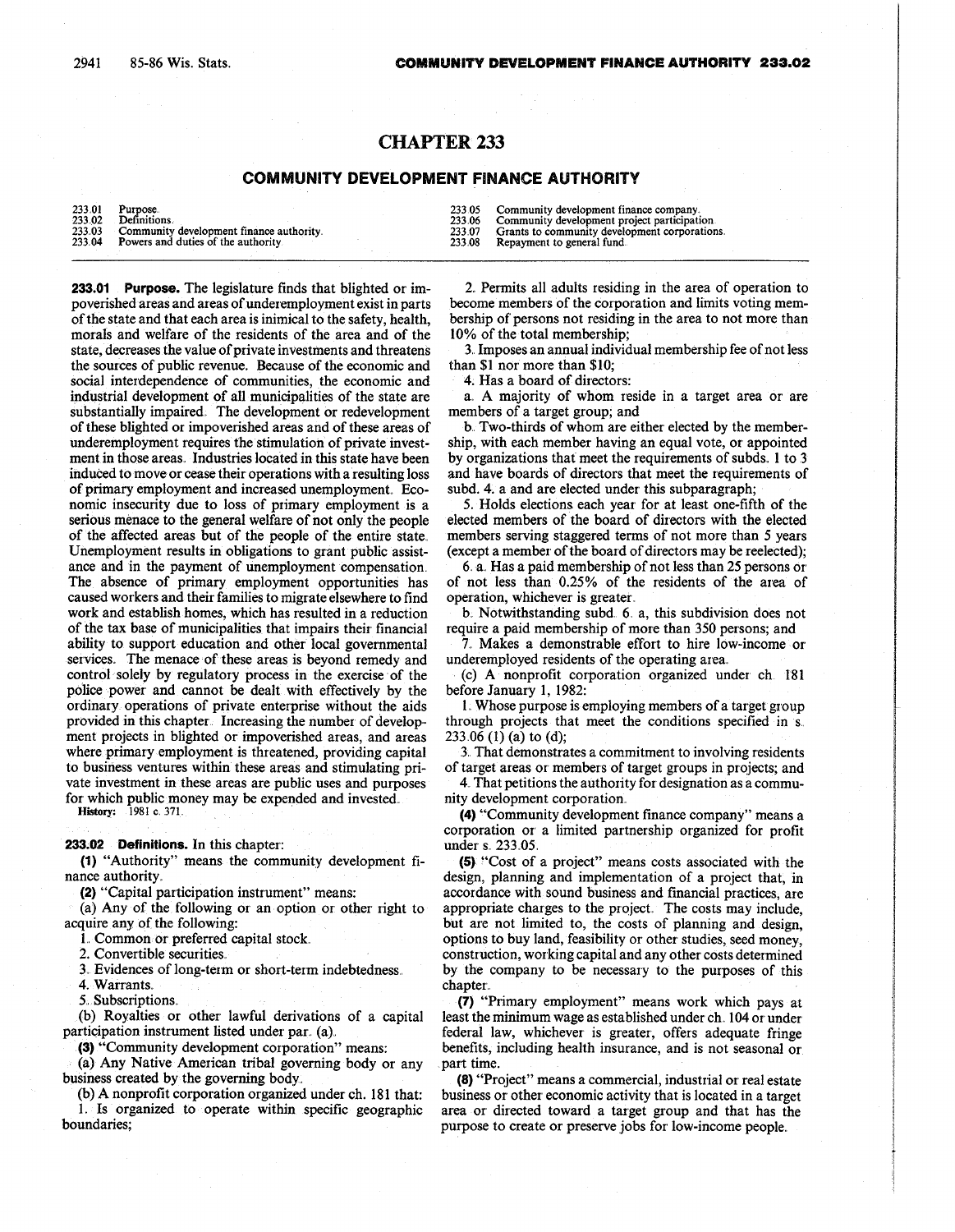## **233.02 COMMUNITY DEVELOPMENT FINANCE AUTHORITY 85-86 Wis. Stats.** 2942

(9) "Target area" means a contiguous geographic area in which 50% or more of the households have income that is less than 80% of the statewide median household income. .

(10) "Target group" means a population group for, which the unemployment level is at least 25% higher than the statewide unemployment level, or a population group for which the average wage received is less than 1.2 times the minimum wage as established under ch. 104 or under federal law, whichever is greater. No population group is required to be located within a contiguous geographic area to be considered a target group.

History: 1981 c. 371; 1983 a. 106, 538

233.03 Community development finance authority.  $(1)$  In order to accomplish the governmental purposes under s. 233 01 , there is created a public body corporate and politic to be known as the "community development finance authority" . The authority shall be a nonprofit corporation organized under ch. 181. Thirteen people shall be appointed to the authority to act as the corporation's board of directors. The board of directors shall consist of the secretary of the department of development or a designee, 8 public members nominated by the governor and appointed with the advice and consent of the senate, plus 2 representatives to the assembly representing the majority and minority parties in the assembly and appointed as are the members of standing committees in the assembly and 2 senators representing the majority and minority parties in the senate and appointed as are the members of standing committees in the senate. Four public members of the board shall represent community development corporations, one public member shall represent organized labor, one public member shall represent small business, one public member shall represent employment training programs, and one public member shall represent private financial institutions. The public members shall be appointed for staggered 5-year terms . All members shall be reimbursed for- actual and necessary expenses, including travel expenses, incurred in performing their duties . Each member may hold office until a successor is appointed.

(1m) The governor shall appoint an executive director of the authority to serve a 2-year term . Notwithstanding the fact that the executive director is unclassified, the executive director is subject to s. 230.40. The executive director's compensation may not exceed the maximum of the executive salary group range established under  $s$   $20.923$  (1) for positions assigned to executive salary group 3.

(2) The board of directors holds the powers of the authority A majority of the directors is a quorum that may exercise these powers upon a vote of a majority of the directors present, unless the authority's bylaws specify a larger number of persons

(3) The authority shall elect a chairperson and vice chairperson. The authority shall employ legal, financial and technical experts and other persons as it may require. The authority shall determine the qualifications, duties and compensation of the employes, notwithstanding subch. II of ch. 230 except that s. 230.40 applies, and except that the compensation of any employe of the authority may not exceed the maximum of the executive salary group range established under s.  $20.923$  (1) for positions assigned to executive salary group  $3$ .

(4) No statutory repeal of the authority's existence may take effect while the authority has obligations outstanding. History: 1981 c. 371; 1983 a. 106.

233.04 Powers and duties of the authority . (1) The authority has all the powers necessary and convenient to carry out and effectuate the purposes and provisions of this chapter. The authority may:

(a) Adopt bylaws and rules for the regulation of its affairs and the conduct of its business..

(b) Adopt an official seal and alter it at pleasure.

(c) Maintain an office .

(d) Sue and be sued in its own name, plead and be impleaded .

(e) Accept from any source loans, contributions or grants to aid the authority in the conduct of its affairs :.

(f) Execute contracts and any other instruments necessary to exercise its powers and functions .

(g) Acquire real estate by purchase or foreclosure if the acquisition is necessary or appropriate to protect or secure any investment in which the authority has an interest, or convey any of the real estate to a buyer. If the authority is unable to convey the real estate with reasonable promptness or, at a reasonable price, the board may lease the property to a tenant..

(h) Purchase, sell or contribute voting stock or partnership interests purchased from the community development finance company under s. 233.05.

(i) Issue grants to finance operating or other costs of community development corporations under s. 233.07.

(j) Use vehicles owned or leased by the state, subject to the department of administration's management policies under s. 16.04.

(k) Use the state's composition and printing facilities, if the authority pays any fees required by the department of administration for use of these facilities .

(2) The authority shall:

(a) Create a community development finance company under s.. 233. 05

(b) Provide technical assistance to community development corporations:

(c) Use any funds received from the sale of community development finance company stock or partnership interests to purchase additional stock or partnership interests .

(d) Repay the amount appropriated under s.  $20.442(1)(a)$ to the general fund from that portion of the authority's surplus, if any, as the authority and the secretary of the department of administration agree upon.

(e) In cooperation with the university of Wisconsin small business development center, the university of Wisconsin center for cooperatives, the board of vocational, technical and adult education, the university of Wisconsin-extension, the department of development and the council on economic adjustment, collect and disseminate information regarding employe-owned businesses and promote the appropriate establishment of employe-owned businesses .

History: 1981 c. 371; 1983 a. 106, 387.

233. 05 Community development finance company. (1) The authority shall create a community development finance company as a corporation organized for profit under ch. 180 or as a limited partnership organized under ch. 179. The chairperson of the authority is a director of the community development finance company. The shareholders of the community development finance company shall elect 4 other people to the company's board of directors . To the extent practicable, 3 people elected to the board of directors shall have substantial business and financial experience and one person shall represent a community development corporation. If the community development finance company is organized as a limited partnership its general partner shall, to the extent practicable, have substantial business and financial experience,